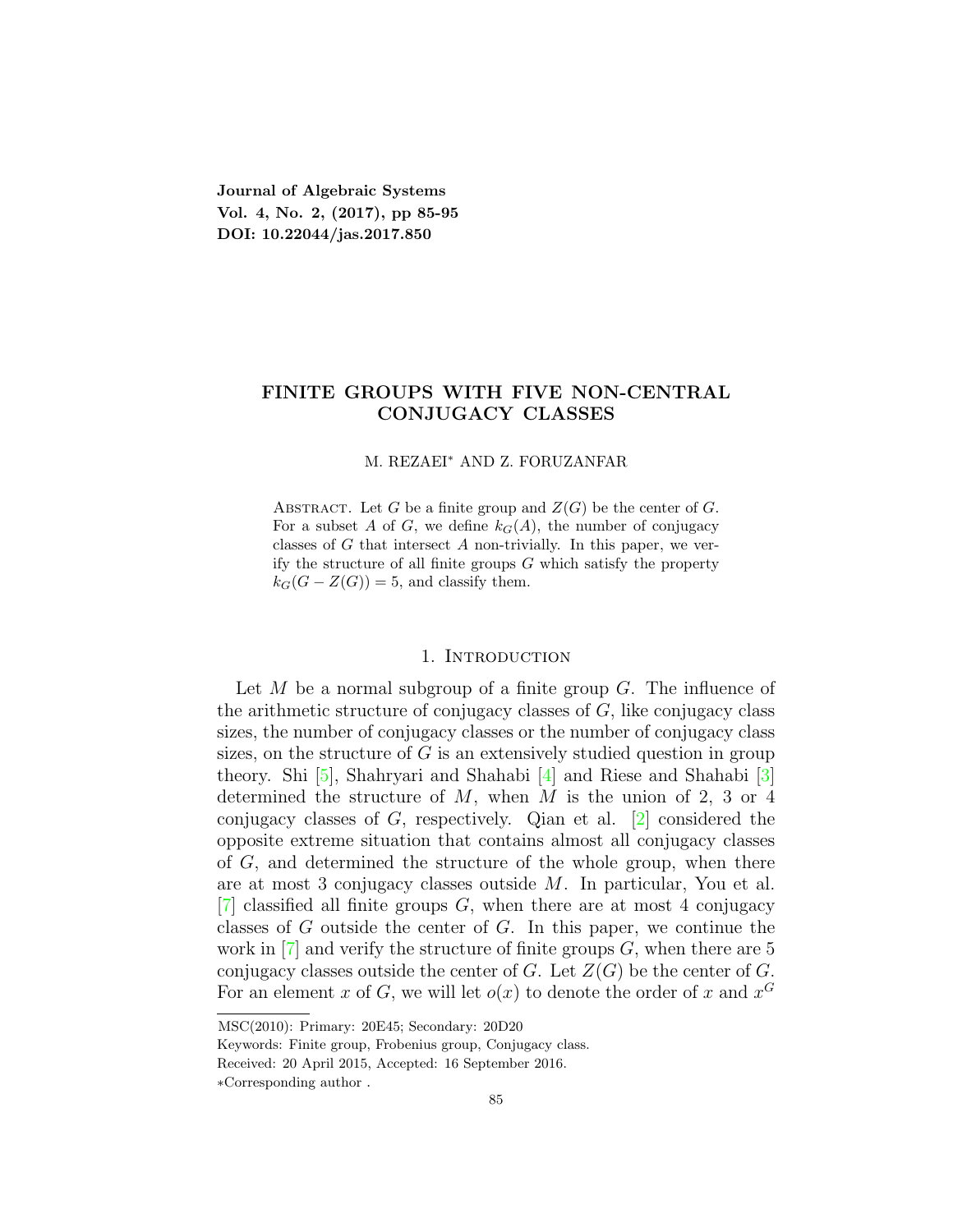to denote the conjugacy class of *x* in *G*. For  $A \subseteq G$ , let  $k_G(A)$  be the number of conjugacy classes of *G* that intersect *A* non-trivially. Recall that  $K \rtimes H$  is a semidirect product of  $K$  and  $H$  with normal subgroup *K*. In particular, the Frobenius group with kernel *K* and complement *H* is denoted by  $K \times_f H$ . Also, the semi-dihedral group of order  $2^n$  is denoted by  $SD_{2^n} = \langle a, b \, | \, a^{2^{n-1}} = b^2 = 1, \, bab = a^{2^{n-2}-1} \rangle$ . All further unexplained notations are standard. The purpose of this paper is to classify all finite groups in which there are five non-central conjugacy classes.

<span id="page-1-2"></span>**Theorem 1.1.** Let G be a non-abelian finite group. Then  $k_G(G Z(G)$ ) = 5 *if and only if G is isomorphic to one of the following groups:* 

 $(1)$  *PSL* $(2, 7)$ *;* (2) *SL*(2*,* 3)*;*  $(3)$   $D_{16}$ *,*  $Q_{16}$  *or*  $SD_{16}$ *;*  $(4)$   $D_{18}$ ; (5)  $(\mathbb{Z}_3)^2 \times_f \mathbb{Z}_2$ ; (6)  $(\mathbb{Z}_3)^2 \times_f \mathbb{Z}_4$ ;  $(7)$   $(\mathbb{Z}_3)^2 \times_f Q_8$ ;  $(8)$   $\mathbb{Z}_4 \rtimes \mathbb{Z}_3$ .

### 2. Preliminaries

In this section, we present some preliminary results that will be used in the proof of the Theorem 1.1.

<span id="page-1-0"></span>**Lemma 2.1.** (See [\[1\]](#page-10-5)) Let *G* be a finite group and  $k_G(G)$  be the number *of conjugacy classes of G. Then*

- $(1)$  *If*  $k_G(G) = 1$ *, then*  $G \cong \{1\}$ *;*
- (2) *If*  $k_G(G) = 2$ *, then*  $G \cong \mathbb{Z}_2$ *;*
- (3) If  $k_G(G) = 3$ , then G is isomorphic to  $\mathbb{Z}_3$  or  $S_3$ ;
- (4) If  $k_G(G) = 4$ , then G is isomorphic to  $\mathbb{Z}_4, \mathbb{Z}_2 \times \mathbb{Z}_2, D_{10}$  or  $A_4$ ;
- (5) If  $k_G(G) = 5$ , then *G* is isomorphic to  $\mathbb{Z}_5$ ,  $D_8$ ,  $Q_8$ ,  $D_{14}$ ,  $S_4$ ,  $A_5$ ,  $\mathbb{Z}_7 \times_f \mathbb{Z}_3$  or  $\mathbb{Z}_5 \times_f \mathbb{Z}_4$ ;
- (6) If  $k_G(G) = 6$ , then *G* is isomorphic to  $\mathbb{Z}_6$ ,  $D_{12}, \mathbb{Z}_4 \rtimes \mathbb{Z}_3$ ,  $D_{18}$ *,*  $(\mathbb{Z}_3)^2 \times_f \mathbb{Z}_2$ ,  $(\mathbb{Z}_3)^2 \times_f \mathbb{Z}_4$ ,  $(\mathbb{Z}_3)^2 \times_f Q_8$  *or*  $PSL(2,7)$ *.*

<span id="page-1-1"></span>**Lemma 2.2.** [\[2](#page-10-3), Lemma 1.3] *If G* possesses an element *x* with  $|C_G(x)|$ = 4*, then a Sylow 2-subgroup P of G is the dihedral, semi-dihedral or generalized quaternion group. In particular,*  $|P/P'| = 4$  *and P has a cyclic subgroup of order |P|/*2*.*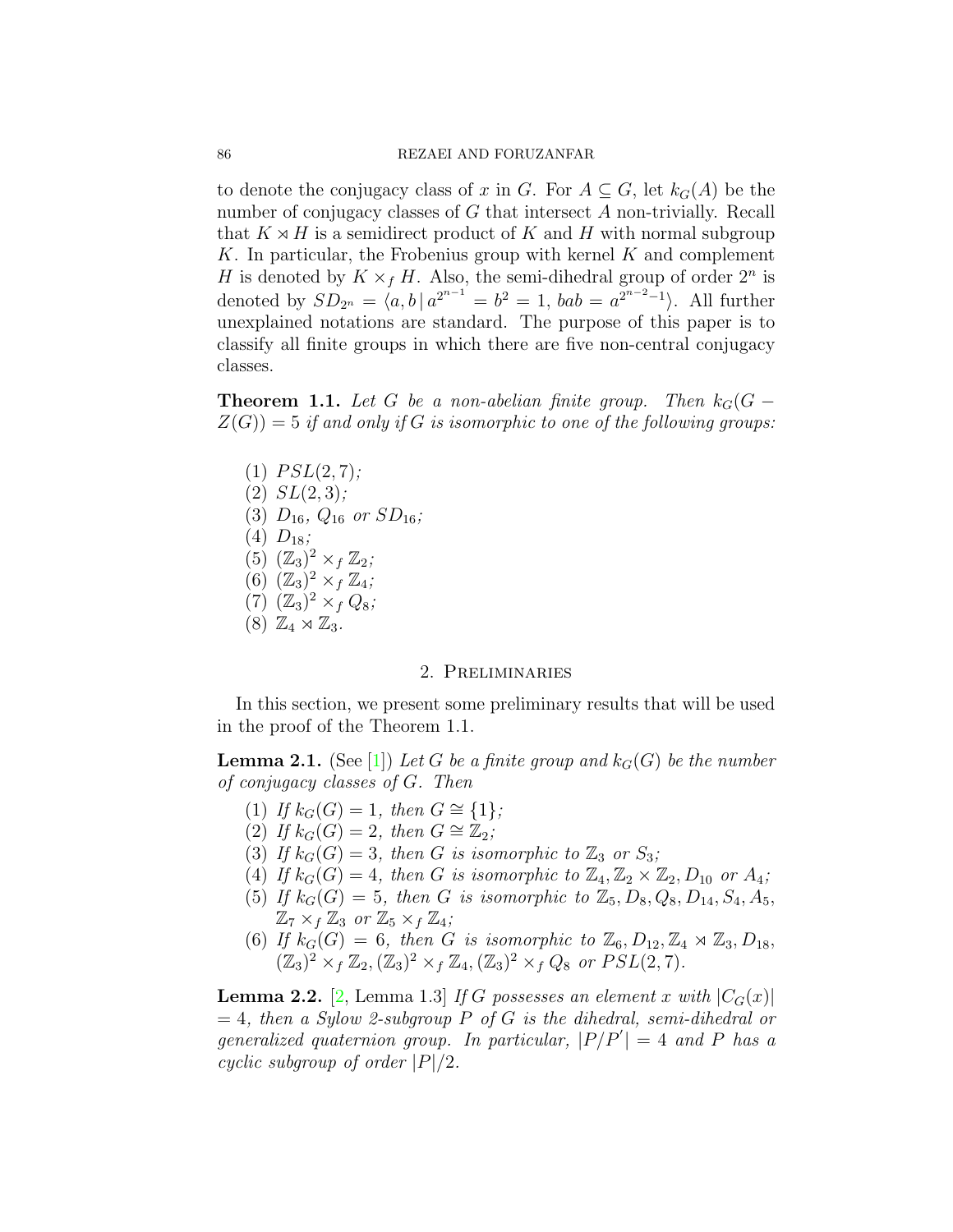<span id="page-2-1"></span>**Proposition 2.3.** [\[2](#page-10-3), Proposition 2.1] *If N is a normal subgroup of a finite non-abelian group G, then*  $k_G(G - N) = 1$  *if and only if G is a Frobenius group with kernel*  $N$  *and*  $|N| = |G|/2$ .

<span id="page-2-2"></span>**Lemma 2.4.** [\[7](#page-10-4), Lemma 6], Let G be a finite group and  $K$ ,  $N$  be *two normal subgroups of G with*  $|K/N| = p$ *, where p is prime.* If  $|C_G(x)| = p$  *for any*  $x \in K - N$ *, then K is a Frobenius group with kernel N.*

## 3. The proof of Theorem 1.1.

To prove our main result, Theorem 1.1, we first state the following theorem.

<span id="page-2-0"></span>**Theorem 3.1.** *There is no finite non-abelian group*  $G$  *such that*  $G/Z(G)$ *is abelian and*  $k_G(G - Z(G)) = 5$ *.* 

*Proof.* Let  $G-Z(G) = x^G \cup y^G \cup z^G \cup w^G \cup t^G$ . Since  $k_{G/Z(G)}(G/Z(G))$  $Z(G)/Z(G)) \leq k_G(G - Z(G)) = 5$ , we have  $k_{G/Z(G)}(G/Z(G)) \leq 6$ . It follows from Lemma [2.1](#page-1-0) that  $G/Z(G)$  is an elementary abelian 2group of order 4. Hence,  $k_{G/Z(G)}(G/Z(G)-Z(G)/Z(G))=3$ . We may assume that  $xZ(G) = x^G$ ,  $yZ(G) = y^G$ ,  $zZ(G) = wZ(G) = tZ(G) =$  $z^G \cup w^G \cup t^G$ . It then implies that  $|C_G(x)| = |C_G(y)| = 4$ ,  $|C_G(z)| =$  $|C_G(w)| = |C_G(t)| = 12$  or  $|C_G(x)| = |C_G(y)| = 4$ ,  $|C_G(z)| = |C_G(w)| =$ 16,  $|C_G(t)| = 8$  or  $|C_G(x)| = |C_G(y)| = 4$ ,  $|C_G(z)| = |C_G(w)| = 24$ ,  $|C_G(t)| = 6$ . In the first two cases, we have  $|Z(G)| = 2$  or 4 and hence  $|G| = 8$  or 16. It follows from Lemma [2.2](#page-1-1) that  $|Z(G)| = 2$ . Therefore,  $|G| = 8$  and *G* is isomorphic to *D*<sub>8</sub> or  $Q_8$ , which forces  $k_G(G - Z(G))$  = 3, a contradiction. In the third case, we have  $|Z(G)| = 2$ , and get the same contradiction.  $\Box$ 

By Theorem [3.1](#page-2-0), since there is no group *G* with abelian central factor and  $k_G(G-Z(G)) = 5$ , we are ready to prove our main result, Theorem [1.1](#page-1-2), and note that  $G/Z(G)$  is not abelian.

Let  $G - Z(G) = x^G \cup y^G \cup z^G \cup w^G \cup t^G$ . We consider the following two cases:

**Case 1.** If *G* is non-solvable, then  $G/Z(G)$  is non-solvable too. Since  $k_{G/Z(G)}(G/Z(G) - Z(G)/Z(G)) \leq k_G(G - Z(G)) = 5$ , we conclude that  $k_{G/Z(G)}(G/Z(G)) \leq 6$ . It follows from Lemma [2.1](#page-1-0) that  $G/Z(G)$ is isomorphic to  $PSL(2,7)$  or  $A_5$ . If  $G/Z(G) \cong PSL(2,7)$ , then  $k_G(G - Z(G)) = k_{G/Z(G)}(G/Z(G) - Z(G)/Z(G)) = 5$ , and we have  $k_G(xZ(G)) = k_G(yZ(G)) = k_G(zZ(G)) = k_G(wZ(G)) = k_G(tZ(G)) = k_G(z(G))$ 1. Therefore,  $|C_G(x)| = |C_{G/Z(G)}(xZ(G))|, |C_G(y)| = |C_{G/Z(G)}(yZ(G))|,$  $|C_G(z)| = |C_{G/Z(G)}(zZ(G))|, |C_G(w)| = |C_{G/Z(G)}(wZ(G))|$  and  $|C_G(t)|$  $|C_{G/Z(G)}(tZ(G))|$ . We may assume that  $o(xZ(G)) = 3$ ,  $o(yZ(G)) = 3$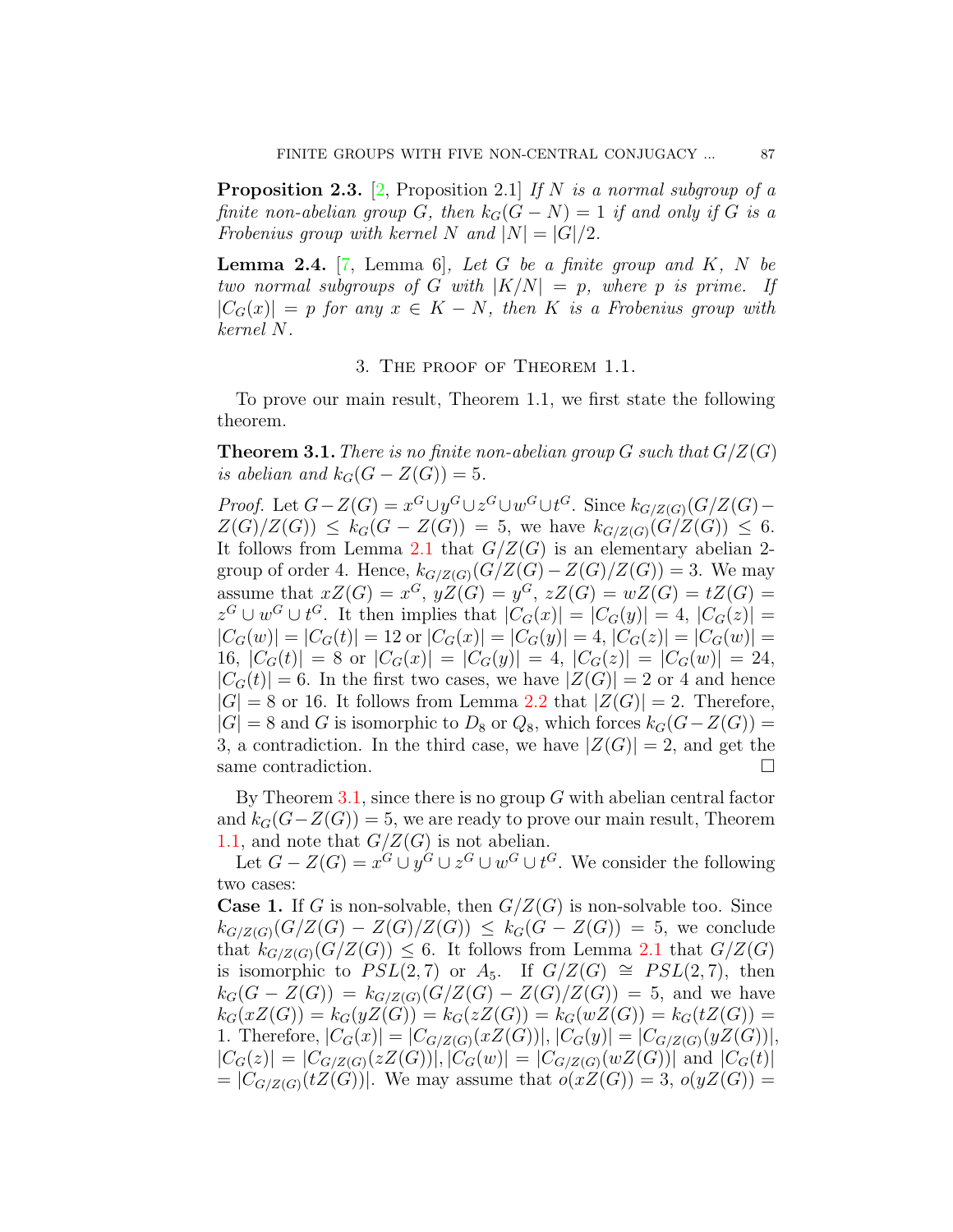7,  $o(zZ(G)) = 7$ ,  $o(wZ(G)) = 2$  and  $o(tZ(G)) = 4$ . Then we have  $|C_{G/Z(G)}(xZ(G))| = 3, |C_{G/Z(G)}(yZ(G))| = 7, |C_{G/Z(G)}(zZ(G))| = 7,$  $|C_{G/Z(G)}(wZ(G))| = 8$  and  $|C_{G/Z(G)}(tZ(G))| = 4$ . Hence,  $|C_G(x)| = 3$ ,  $|C_G(y)| = |C_G(z)| = 7$ ,  $|C_G(w)| = 8$  and  $|C_G(t)| = 4$ . Therefore,  $|Z(G)| = 1$  and  $G ≅ PSL(2, 7)$ .

Now, let *G*/*Z*(*G*)  $\cong$  *A*<sub>5</sub>. Then,  $k_{G/Z(G)}(G/Z(G)) = 5$ . Since  $k_G(G Z(G)$ ) = 5,  $G/Z(G)$  has three non-trivial conjugacy classes as the same as three conjugacy classes of *G−Z*(*G*). Moreover, *G/Z*(*G*) has one nontrivial conjugacy class, that is the union of two remaining conjugacy classes of *G−Z*(*G*). Since the order of the centralizer of representative of each of three conjugacy classes of  $G - Z(G)$  in  $G$  is 3, 4 or 5, we conclude that  $|Z(G)| = 1$ . Therefore,  $G \cong A_5$ , a contradiction.

**Case 2.** If *G* is solvable, then we have  $k_{G/Z(G)}(G/Z(G)) \leq 6$ . It then implies that  $G/Z(G)$  is isomorphic to one of the following groups:  $S_3, D_{10}, A_4, Q_8, D_8, D_{14}, S_4, \mathbb{Z}_7 \times_f \mathbb{Z}_3, \mathbb{Z}_5 \times_f \mathbb{Z}_4, D_{12}, D_{18}, (\mathbb{Z}_3)^2 \times_f \mathbb{Z}_2,$  $(\mathbb{Z}_3)^2 \times_f \mathbb{Z}_4$ ,  $(\mathbb{Z}_3)^2 \times_f Q_8$  or  $\mathbb{Z}_4 \rtimes \mathbb{Z}_3$ . Hence, we consider the following subcases:

**Subcase 2.1.** Suppose that *G*/*Z*(*G*)  $\cong$  *S*<sub>3</sub> and *K*/*Z*(*G*) be a Sylow 3subgroup of  $G/Z(G)$ . Then,  $K \lhd G$ ,  $k_{G/Z(G)}(G/Z(G)) = 3$  and  $|G/K| =$ 2.

If  $k_G(G - K) = 1$ , then it follows from Proposition [2.3](#page-2-1) that *G* is a Frobenius group with kernel *K* and  $|G/K| = 2$ . Therefore  $|Z(G)| = 1$ and hence  $G \cong S_3$ , a contradiction.

If  $k_G(G - K) = 2$ , then we may assume that  $G - K = x^G \cup y^G$  and  $K-Z(G)=z^G\cup w^G\cup t^G$ . It then implies that  $|x^G|+|y^G|=|G-K|=$  $|G|/2$  and  $|z^G| + |w^G| + |t^G| = |K - Z(G)| = |G|/3$ . Thus, we have either  $|C_G(x)| = |C_G(y)| = 4$ ,  $|C_G(z)| = |C_G(w)| = |C_G(t)| = 9$  or  $|C_G(x)| = |C_G(y)| = 4, |C_G(z)| = 6, |C_G(w)| = |C_G(t)| = 12.$  In the first case, we have  $|Z(G)| = 1$  and so  $G \cong S_3$ , a contradiction. In the second case, we have  $|Z(G)| = 2$ . Therefore,  $|G| = 12$ , and by [[6\]](#page-10-6), we get a contradiction.

If  $k_G(G - K) = 3$  or  $k_G(G - K) = 4$ , then by a similar argument, we get a contradiction.

**Subcase 2.2.** Suppose that *G*/*Z*(*G*)  $\cong$  *D*<sub>10</sub> and *K*/*Z*(*G*) be a Sylow 5subgroup of  $G/Z(G)$ . Then,  $K \lhd G$ ,  $k_{G/Z(G)}(G/Z(G)) = 4$  and  $|G/K| =$ 2.

If  $k_G(G - K) = 1$ , then it follows from Proposition [2.3](#page-2-1) that *G* is a Frobenius group with kernel *K* and  $|G/K| = 2$ . Therefore  $|Z(G)| = 1$ and  $G \cong D_{10}$ , a contradiction.

If  $k_G(G - K) = 2$ , then we may assume that  $G - K = x^G \cup y^G$  and  $K-Z(G) = z^G \cup w^G \cup t^G$ . So we have  $|x^G|+|y^G| = |G-K| = |G|/2$  and  $|z^G|+|w^G|+|t^G|=|K-Z(G)|=2|G|/5.$  Hence  $|C_G(x)|=|C_G(y)|=4.$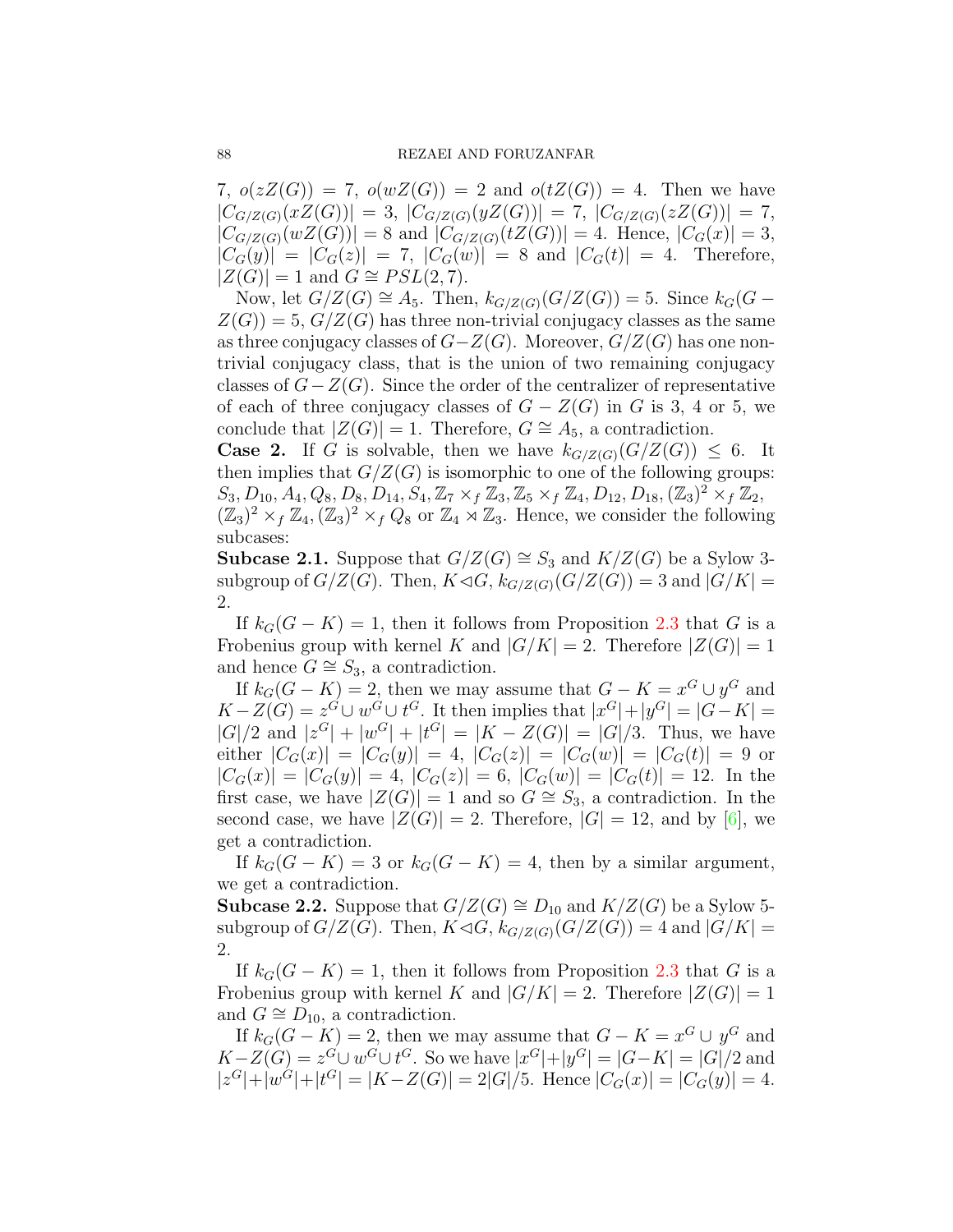Since  $|K/Z(G)| = 5$ , we have  $|C_G(z)| = 5$  and  $|C_G(w)| = |C_G(t)| = 10$ . Therefore,  $|Z(G)| = 1$  and  $G \cong D_{10}$ , a contradiction.

If  $k_G(G-K) = 3$ , then we may assume that  $G-K = x^G \cup y^G \cup z^G$  and  $K - Z(G) = w^G \cup t^G$ . So, we have  $|x^G| + |y^G| + |Z^G| = |G - K| = |G|/2$ and  $|w^G|+|t^G|=|K-Z(G)|=2|G|/5$ . Therefore,  $|C_G(w)|=|C_G(t)|=$ 5 and by Lemma [2.4](#page-2-2), *K* is a Frobenius group with kernel  $Z(G)$ , a contradiction.

If  $k_G(G-K) = 4$ , then we may assume that  $G-K = x^G \cup y^G \cup z^G \cup w^G$ and  $K - Z(G) = t^G$ . Therefore, we have  $|C_G(t)| = 5/2$ , a contradiction. **Subcase 2.3.** Suppose that *G*/*Z*(*G*)  $\cong$  *A*<sub>4</sub>. Then,  $k$ <sup>*G*</sup>/*Z*(*G*)(*G*/*Z*(*G*)) = 4. Let  $K/Z(G)$  be a Sylow 2-subgroup of  $G/Z(G)$ . We conclude that *K* ⊲ *G*,  $|G/K| = 3$  and  $k_{G/Z(G)}(G/Z(G) - K/Z(G)) = 2$ . Hence,  $k_G(G − K) ≥ 2.$ 

If  $k_G(G - K) = 2$ , then we may assume that  $G - K = x^G \cup y^G$  and  $K - Z(G) = z^G \cup w^G \cup t^G$ . So, we have  $|x^G| + |y^G| = |G - K| = 2|G|/3$  $|z^G| + |w^G| + |t^G| = |K - Z(G)| = |G|/4$ . It then implies that  $|C_G(x)| = |C_G(y)| = 3$  and by Lemma [2.4,](#page-2-2) *G* is a Frobenius group with kernel *K*. Therefore,  $|Z(G)| = 1$  and  $G \cong A_4$ , a contradiction.

If  $k_G(G - K) = 3$ , then we may assume that  $G - K = x^G \cup y^G \cup z^G$ and  $K - Z(G) = w^G \cup t^G$ . So we have  $|x^G| + |y^G| + |Z^G| = |G |K| = 2|G|/3$  and  $|w^G| + |t^G| = |K - Z(G)| = |G|/4$ . Hence we have either  $|C_G(x)| = |C_G(y)| = 6$ ,  $|C_G(z)| = 3$ ,  $|C_G(w)| = |C_G(t)| = 8$  or  $|C_G(x)| = |C_G(y)| = 6$ ,  $|C_G(z)| = 3$ ,  $|C_G(w)| = 6$ ,  $|C_G(t)| = 12$ . In the first case, we have  $|Z(G)| = 1$  and so  $G \cong A_4$ , a contradiction. In the second case, we have  $|Z(G)| = 3$ . Therefore,  $|G| = 36$  and by [[6\]](#page-10-6), we get a contradiction.

If  $k_G(G-K) = 4$ , then we may assume that  $G-K = x^G \cup y^G \cup z^G \cup w^G$ and  $K - Z(G) = t^G$ . Hence, we have  $|C_G(x)| = |C_G(y)| = |C_G(z)| =$  $|C_G(w)| = 6, |C_G(t)| = 4 \text{ or } |C_G(x)| = |C_G(y)| = |C_G(z)| = 9,$  $|C_G(w)| = 3, |C_G(t)| = 4 \text{ or } |C_G(x)| = |C_G(y)| = 12, |C_G(z)| = 6,$  $|C_G(w)| = 3$ ,  $|C_G(t)| = 4$ . In the first case, we have  $|Z(G)| = 2$  and so *G*  $\cong$  *SL*(2,3). For the other two cases,  $|Z(G)| = 1$ , a contradiction.

**Subcase 2.4.** Suppose that *G*/*Z*(*G*)  $\cong Q_8$ . In this case  $k_{G/Z(G)}(G/Z(G))$ *G*)) = 5. If  $|Z(G)| = 1$ , then *G*  $\cong Q_8$ , which forces  $k_G(G − Z(G)) = 3$ , a contradiction. Now suppose that  $|Z(G)| > 1$ . Let  $K/Z(G)$  be a cyclic subgroup of  $G/Z(G)$  of order 4. Then, we have  $K \triangleleft G$ ,  $k_{G/Z(G)}(G/Z(G) - K/Z(G)) = 2$  and  $k_{G/Z(G)}(K/Z(G) - Z(G)/Z(G)) =$ 3. It follows that  $k_G(G - K) = 2$  and  $k_G(K - Z(G)) = 3$ . We may assume that  $G$ − $K = x^G \cup y^G$  and  $K - Z(G) = z^G \cup w^G \cup t^G$ . It then implies that either  $|C_G(x)| = |C_G(y)| = 4$ ,  $|C_G(z)| = |C_G(w)| = |C_G(t)| =$ 8 or  $|C_G(x)| = |C_G(y)| = 4$ ,  $|C_G(z)| = |C_G(w)| = 16$ ,  $|C_G(t)| = 4$ . In the both cases, we have  $|Z(G)| = 2$  or 4 and so  $|G| = 16$  or 32. Now,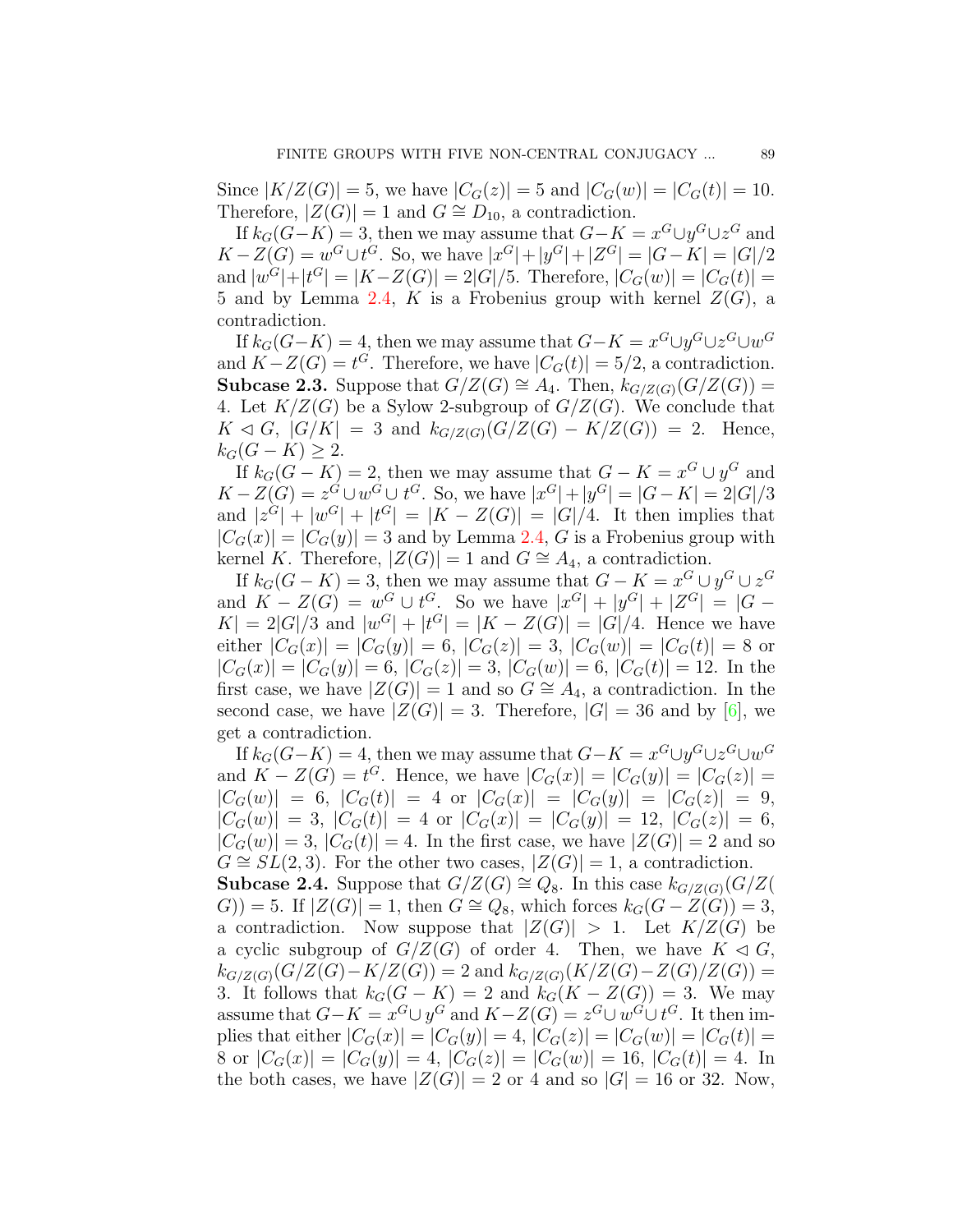Lemma [2.2](#page-1-1) implies that  $|Z(G)| = 2$  and  $|G| = 16$ . Therefore, *G* is isomorphic to  $D_{16}$ ,  $Q_{16}$  or  $SD_{16}$ .

**Subcase 2.5.** Suppose that  $G/Z(G) \cong D_8$ . Using the same argument as in Subcase 2.4, we conclude that *G* is isomorphic to  $D_{16}$ ,  $Q_{16}$  or *SD*16.

**Subcase 2.6.** Suppose that *G/Z*(*G*)  $\cong$  *D*<sub>14</sub> and *K/Z*(*G*) be a Sylow 7-subgroup of  $G/Z(G)$ . Then,  $K \lhd G$ ,  $k_{G/Z(G)}(G/Z(G)) = 5$  and  $|G/K| = 2.$ 

If  $k_G(G - K) = 1$ , then it follows from Proposition [2.3](#page-2-1) that *G* is a Frobenius group with kernel *K* and  $|G/K| = 2$ . Hence,  $|Z(G)| = 1$ and  $G \cong D_{14}$ , a contradiction.

If  $k_G(G - K) = 2$ , then we may assume that  $G - K = x^G \cup y^G$  and  $K - Z(G) = z^G \cup w^G \cup t^G$ . So, we have  $|x^G| + |y^G| = |G - K| = |G|/2$ and  $|z^G| + |w^G| + |t^G| = |K - Z(G)| = 3|G|/7$ . Therefore,  $|C_G(z)| =$  $|C_G(w)| = |C_G(t)| = 7$  and by Lemma [2.4](#page-2-2), we have *K* is a Frobenius group with kernel  $Z(G)$ , a contradiction.

If  $k_G(G - K) = 3$ , then we may assume that  $G - K = x^G \cup y^G \cup z^G$ and  $K - Z(G) = w^G \cup t^G$ . So, we have  $\frac{1}{|C_G(w)|} + \frac{1}{|C_G(t)|} = \frac{3}{7}$  $\frac{3}{7}$ . Suppose that  $|C_G(w)| = 7a$  and  $|C_G(t)| = 7b$ , for some integers *a* and *b*. Then,  $\frac{1}{a} + \frac{1}{b} = 3$ , which has no solution, a contradiction.

If  $k_G(G-K) = 4$ , then we may assume that  $G-K = x^G \cup y^G \cup z^G \cup w^G$ and  $K - Z(G) = t^G$ . Therefore, we have  $|C_G(t)| = \frac{7}{3}$  $\frac{7}{3}$ , a contradiction. **Subcase 2.7.** Suppose that  $G/Z(G) \cong S_4$ . Then,  $k_{G/Z(G)}(G/Z(G))$  = 5. Since  $k_G(G - Z(G)) = 5$ ,  $G/Z(G)$  has three non-trivial conjugacy classes as the same as three conjugacy classes of  $G - Z(G)$ . Also  $G/Z(G)$  has one non-trivial conjugacy class that is the union of two remaining conjugacy classes of  $G - Z(G)$ . Since the order of the centralizer of representative of each of four non-trivial conjugacy classes of  $G/Z(G)$  is 3, 4 or 8, we have the following two cases:

**(1)** The order of the centralizer of representative of one of five noncentral conjugacy classes of *G* is 3. In this case, using a similar argument mentioned before, we conclude that  $|Z(G)| = 1$ . Therefore,  $G \cong S_4$ , a contradiction.

**(2)** The order of the centralizer of representative of none of five noncentral conjugacy classes of *G* is 3. So, *G* has three non-central conjugacy classes, in which the orders of the centralizers of representatives of them are 4, 4 and 8. Thus, we have  $\frac{1}{4} + \frac{1}{4} + \frac{1}{8} + \frac{1}{8} + \frac{1}{24} + \frac{1}{24} = 1$ , where *a* and *b* are the orders of the centralizers of representatives of two other conjugacy classes. This equality holds if  $a = b = 6$  or  $a = 4$ ,  $b = 12$ . In the first case, we get  $|Z(G)| = 2$ . Therefore,  $|G| = 48$  and by  $[6]$  $[6]$  $[6]$ , we have a contradiction. In the second case,  $|Z(G)| = 2$  or 4.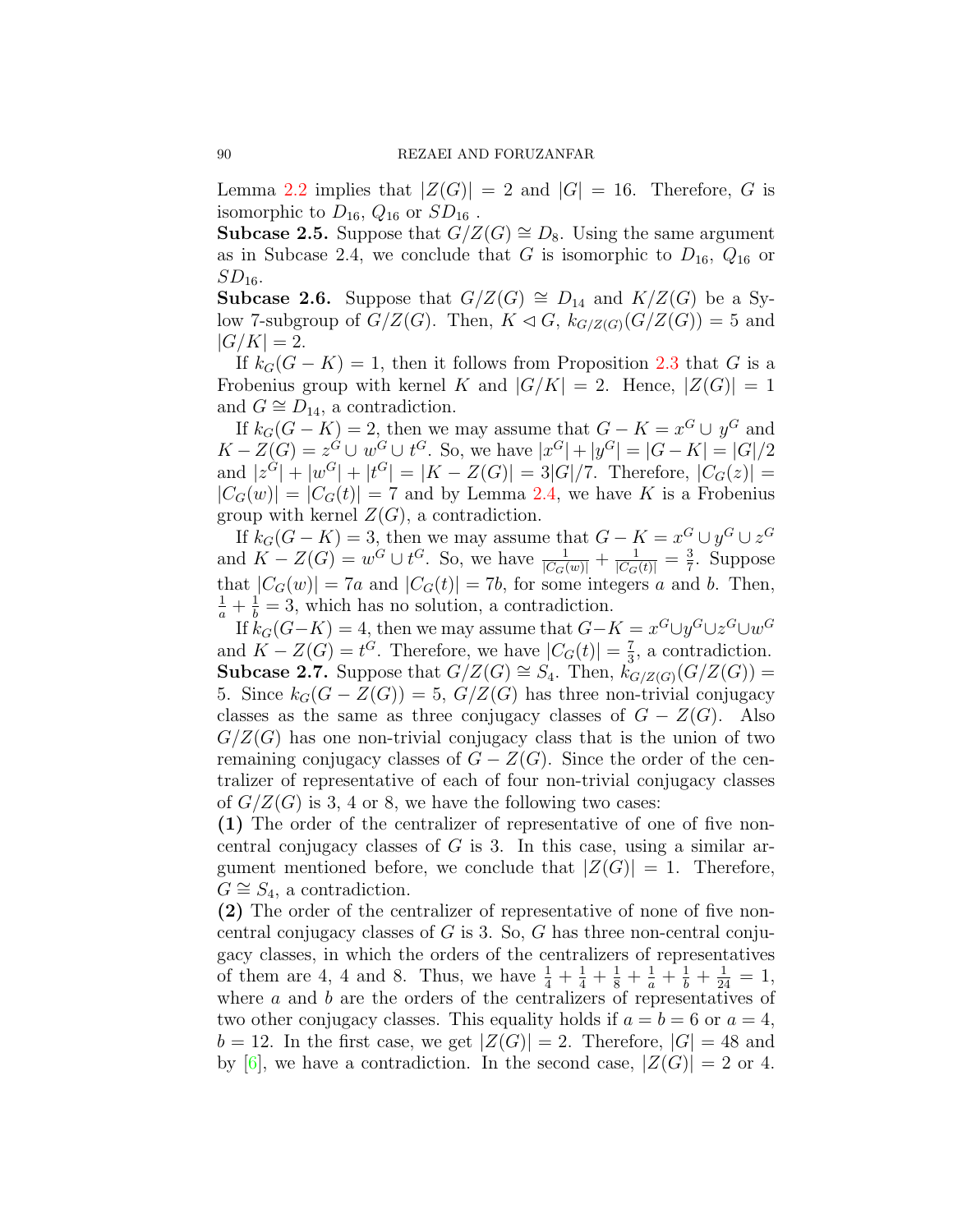Therefore,  $|G| = 48$  or 96 and by [\[6](#page-10-6)], we have a contradiction. **Subcase 2.8.** Assume that  $G/Z(G) \cong \mathbb{Z}_7 \times_f \mathbb{Z}_3$ . In this case  $k_{G/Z(G)}($  $G/Z(G) = 5$ . If  $|Z(G)| = 1$ , then  $G \cong \mathbb{Z}_7 \times_f \mathbb{Z}_3$ , a contradiction. Now, suppose that  $|Z(G)| > 1$ . Let  $K/Z(G)$  be a Sylow 7-subgroup of  $G/Z(G)$ . Then we have  $K \lhd G$  and  $|G/K| = 3$ .

If  $k_G(G - K) = 1$ , then it follows from Proposition [2.3](#page-2-1) that *G* is a Frobenius group with kernel *K*. Hence,  $|Z(G)| = 1$ , a contradiction.

If  $k_G(G - K) = 2$ , then we may assume that  $G - K = x^G \cup y^G$ and  $K - Z(G) = z^G \cup w^G \cup t^G$ . So we have  $\frac{1}{|C_G(x)|} + \frac{1}{|C_G(y)|} = \frac{2}{3}$  $\frac{2}{3}$ . Let  $|C_G(x)| = 3a$  and  $|C_G(y)| = 3b$ , for some integers *a* and *b*. Then  $\frac{1}{a} + \frac{1}{b} = 2$  and so  $|C_G(x)| = |C_G(y)| = 3$ . Now, by Lemma [2.4](#page-2-2), *G* is a Frobenius group with kernel *K*. Hence,  $|Z(G)| = 1$ , a contradiction.

If  $k_G(G-K) = 3$ , then we may assume that  $G-K = x^G \cup y^G \cup z^G$  and  $K-Z(G) = w^G \cup t^G$ . So, we have  $\frac{1}{|C_G(w)|} + \frac{1}{|C_G(t)|} = \frac{2}{7}$  $\frac{2}{7}$ . Let  $|C_G(w)| = 7a$ and  $|C_G(t)| = 7b$ , for some integers *a* and *b*. Then  $\frac{1}{a} + \frac{1}{b} = 2$  and so  $|C_G(w)| = |C_G(t)| = 7$ . Now, by Lemma [2.4](#page-2-2), *K* is a Frobenius group with kernel  $Z(G)$ , a contradiction.

If  $k_G(G-K) = 4$ , then we may assume that  $G-K = x^G \cup y^G \cup z^G \cup w^G$ and  $K - Z(G) = t^G$ . Then, we have  $|C_G(t)| = 7/2$ , a contradiction. **Subcase 2.9.** Suppose that  $G/Z(G) \cong \mathbb{Z}_5 \times_f \mathbb{Z}_4$ . In this case  $k_{G/Z(G)}($  $G/Z(G) = 5$ . If  $|Z(G)| = 1$ , then  $G \cong \mathbb{Z}_5 \times_f \mathbb{Z}_4$ , a contradiction. Now, suppose that  $|Z(G)| > 1$  and  $K/Z(G)$  be a Sylow 5-subgroup of  $G/Z(G)$ . Then, we have  $K \lhd G$  and  $|G/K| = 4$ .

If  $k_G(G - K) = 1$ , then it follows from Proposition [2.3](#page-2-1) that G is a Frobenius group with kernel *K*. Hence  $|Z(G)| = 1$ , a contradiction.

If  $k_G(G - K) = 2$ , then we may assume that  $G - K = x^G \cup y^G$  and  $K - Z(G) = z^G \cup w^G \cup t^G$ . It then implies that  $\frac{1}{|C_G(x)|} + \frac{1}{|C_G(y)|} = \frac{3}{4}$ 4 and  $\frac{1}{|C_G(z)|} + \frac{1}{|C_G(w)|} + \frac{1}{|C_G(t)|} = \frac{1}{5}$  $\frac{1}{5}$ . Thus, either  $|C_G(x)| = 2$ ,  $|C_G(y)| = 1$ 4,  $|\dot{C}_G(z)| = |\dot{C}_G(w)| = |\dot{C}_G(t)| = 15$  or  $|C_G(x)| = 2$ ,  $|C_G(y)| = 4$ ,  $|C_G(z)| = |C_G(w)| = 20$ ,  $|C_G(t)| = 10$ . In the first case, we have  $|Z(G)| = 1$ , a contradiction. In the second case,  $|Z(G)| = 2$ . Therefore,  $|G| = 40$  and by [[6\]](#page-10-6), we get a contradiction.

If  $k_G(G - K) = 3$ , then we may assume that  $G - K = x^G \cup y^G \cup z^G$ and  $K - Z(G) = w^G \cup t^G$ . So, we have  $\frac{1}{|C_G(x)|} + \frac{1}{|C_G(y)|} + \frac{1}{|C_G(z)|} = \frac{3}{4}$ 4 and  $\frac{1}{|C_G(w)|} + \frac{1}{|C_G(t)|} = \frac{1}{5}$  $\frac{1}{5}$ . Then we conclude that either  $|C_G(x)| =$  $|C_G(y)| = |C_G(z)| = 4$ ,  $|C_G(w)| = |C_G(t)| = 10$  or  $|C_G(x)| = 2$ ,  $|C_G(y)| = |C_G(z)| = 8$ ,  $|C_G(w)| = |C_G(t)| = 10$ . In the both cases,  $|Z(G)| = 2$  and so  $|G| = 40$ , which is not possible.

If  $k_G(G-K) = 4$ , then we may assume that  $G-K = x^G \cup y^G \cup z^G \cup w^G$ and  $K - Z(G) = t^G$ . Therefore,  $|C_G(t)| = 5$  and by Lemma [2.4,](#page-2-2) *K* is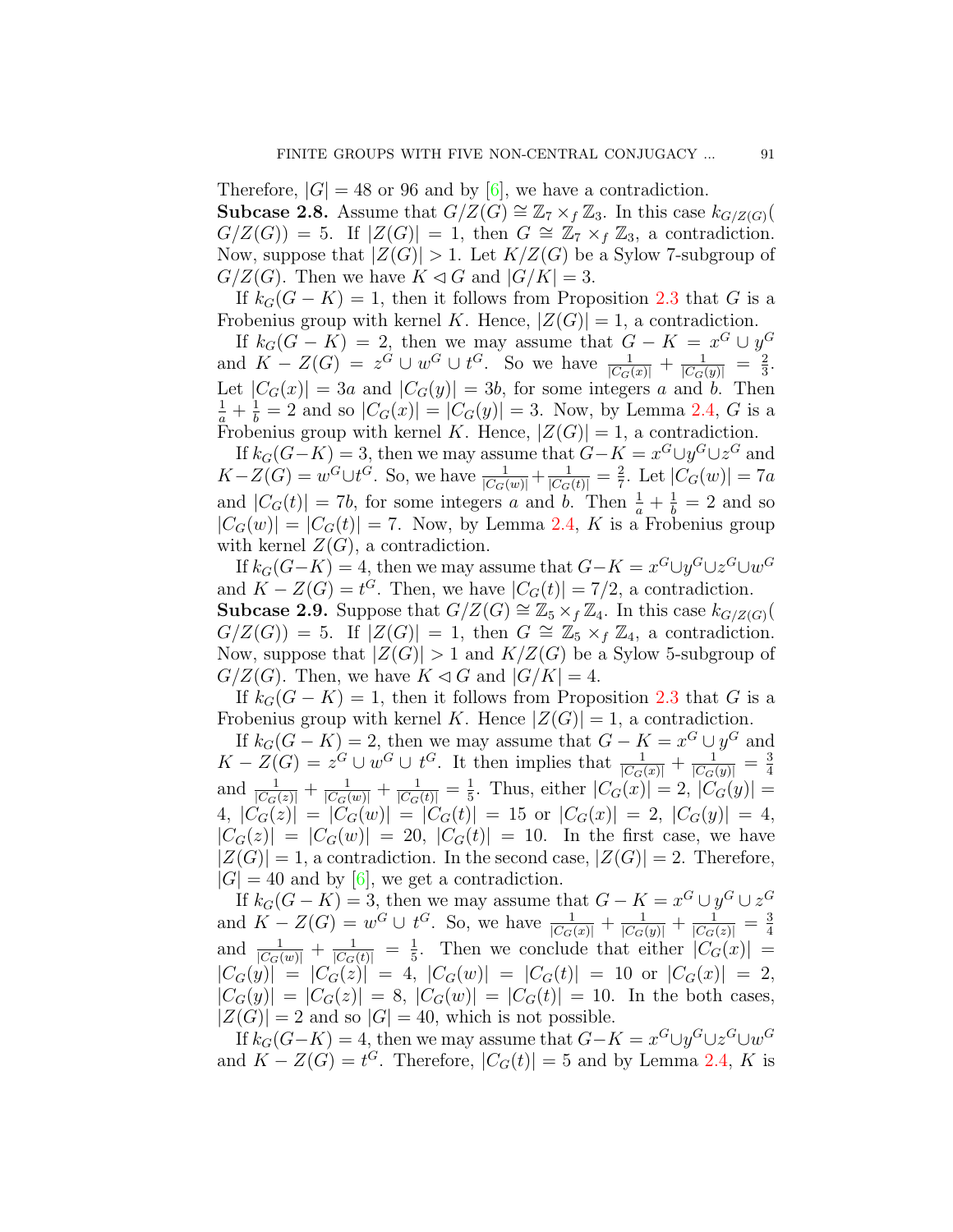a Frobenius group with kernel  $Z(G)$ , a contradiction.

**Subcase 2.10.** Suppose that *G*/*Z*(*G*)  $\cong$  *D*<sub>12</sub>. In this case *k<sub>G/Z(<i>G*)</sub>(  $G/Z(G)$  = 6. If  $|Z(G)| = 1$ , then  $G \cong D_{12}$ , a contradiction. Now, suppose that  $|Z(G)| > 1$  and  $K/Z(G)$  be a Sylow 3-subgroup of  $G/Z(G)$ . Then, we have  $K \triangleleft G$  and  $|G/K| = 4$ .

If  $k_G(G - K) = 1$ , then it follows from Proposition [2.3](#page-2-1) that *G* is a Frobenius group with kernel *K*. Hence,  $|Z(G)| = 1$ , a contradiction.

If  $k_G(G - K) = 2$ , then we may assume that  $G - K = x^G \cup y^G$ and  $K - Z(G) = z^G \cup w^G \cup t^G$ . So, we have  $\frac{1}{|C_G(x)|} + \frac{1}{|C_G(y)|} = \frac{3}{4}$  $rac{3}{4}$  and  $\frac{1}{|C_G(t)|} + \frac{1}{|C_G(w)|} + \frac{1}{|C_G(t)|} = \frac{1}{6}$  $\frac{1}{6}$ . Then, we conclude that either  $|C_G(x)| =$ 2,  $|\hat{C}_G(y)| = 4$ ,  $|C_G(z)| = |C_G(w)| = |C_G(t)| = 18$  or  $|C_G(x)| = 2$ ,  $|C_G(y)| = 4$ ,  $|C_G(z)| = |C_G(w)| = 24$ ,  $|C_G(t)| = 12$ . In the both cases,  $|Z(G)| = 2$  and  $|G| = 24$ , which is not possible.

If  $k_G(G - K) = 3$ , then we may assume that  $G - K = x^G \cup y^G \cup z^G$ and  $K - Z(G) = w^G \cup t^G$ . So, we have  $\frac{1}{|C_G(x)|} + \frac{1}{|C_G(y)|} + \frac{1}{|C_G(z)|} =$ <br>  $\frac{3}{2}$  and  $\frac{1}{|C_G(x)|} + \frac{1}{|C_G(x)|} + \frac{1}{|C_G(x)|} + \frac{1}{|C_G(x)|} + \frac{1}{|C_G(x)|}$  $\frac{3}{4}$  and  $\frac{1}{|C_G(w)|} + \frac{1}{|C_G(t)|} = \frac{1}{6}$  $\frac{1}{6}$ . It then implies that either  $|C_G(x)|$  =  $|C_G(y)| = |C_G(z)| = 4, |C_G(w)| = |C_G(t)| = 12$  or  $|C_G(x)| = |C_G(y)| =$ 8,  $|C_G(z)| = 2$ ,  $|C_G(w)| = |C_G(t)| = 12$ . In the first case, we have  $|Z(G)| = 2$  or 4 and so  $|G| = 24$  or 48, which is not possible. In the second case,  $|Z(G)| = 2$  and hence  $|G| = 24$ , a contradiction.

If  $k_G(G-K) = 4$ , then we may assume that  $G-K = x^G \cup y^G \cup z^G \cup w^G$ and  $K - Z(G) = t^G$ . Thus, we have  $|C_G(x)| = |C_G(y)| = |C_G(z)| = 6$ ,  $|C_G(w)| = 4$ ,  $|C_G(t)| = 6$  or  $|C_G(x)| = |C_G(y)| = |C_G(z)| = 12$ ,  $|C_G(w)| = 2, |C_G(t)| = 6$  or  $|C_G(x)| = |C_G(y)| = 8, |C_G(z)| = 1$  $|C_G(w)| = 4$ ,  $|C_G(t)| = 6$ . In each case,  $|Z(G)| = 2$  and so  $|G| = 24$ , which is not possible.

**Subcase 2.11.** Suppose that *G*/*Z*(*G*)  $\cong$  *D*<sub>18</sub>. In this case *k<sub>G/Z(G)</sub>*(*G*/  $Z(G)$ ) = 6. If  $|Z(G)| = 1$ , then  $G \cong D_{18}$ . Now, suppose that  $|Z(G)| > 1$  and  $K/Z(G)$  be a Sylow 3-subgroup of  $G/Z(G)$ . Then, we have  $K \lhd G$  and  $|G/K| = 2$ .

If  $k_G(G - K) = 1$ , then it follows from Proposition [2.3](#page-2-1) that *G* is a Frobenius group with kernel *K*. Hence,  $|Z(G)| = 1$ , a contradiction.

If  $k_G(G - K) = 2$ , then we may assume that  $G - K = x^G \cup y^G$ and  $K - Z(G) = z^G \cup w^G \cup t^G$ . So, we have  $\frac{1}{|C_G(x)|} + \frac{1}{|C_G(y)|} = \frac{1}{2}$  $\frac{1}{2}$  and  $\frac{1}{|C_G(z)|} + \frac{1}{|C_G(w)|} + \frac{1}{|C_G(t)|} = \frac{4}{9}$  $\frac{4}{9}$ . It then implies that  $|C_G(x)| = |C_G(y)| = 4$ ,  $|C_G(z)| = 9$  and  $|C_G(w)| = |C_G(t)| = 6$ . Therefore,  $|Z(G)| = 1$ , a contradiction.

If  $k_G(G - K) = 3$ , then we may assume that  $G - K = x^G \cup y^G \cup z^G$ and  $K - Z(G) = w^G \cup t^G$ . So, we have  $\frac{1}{|C_G(x)|} + \frac{1}{|C_G(y)|} + \frac{1}{|C_G(z)|} = \frac{1}{2}$ 2 and  $\frac{1}{|C_G(w)|} + \frac{1}{|C_G(t)|} = \frac{4}{9}$  $\frac{4}{9}$ . Hence, we have either  $|C_G(x)| = |C_G(y)| =$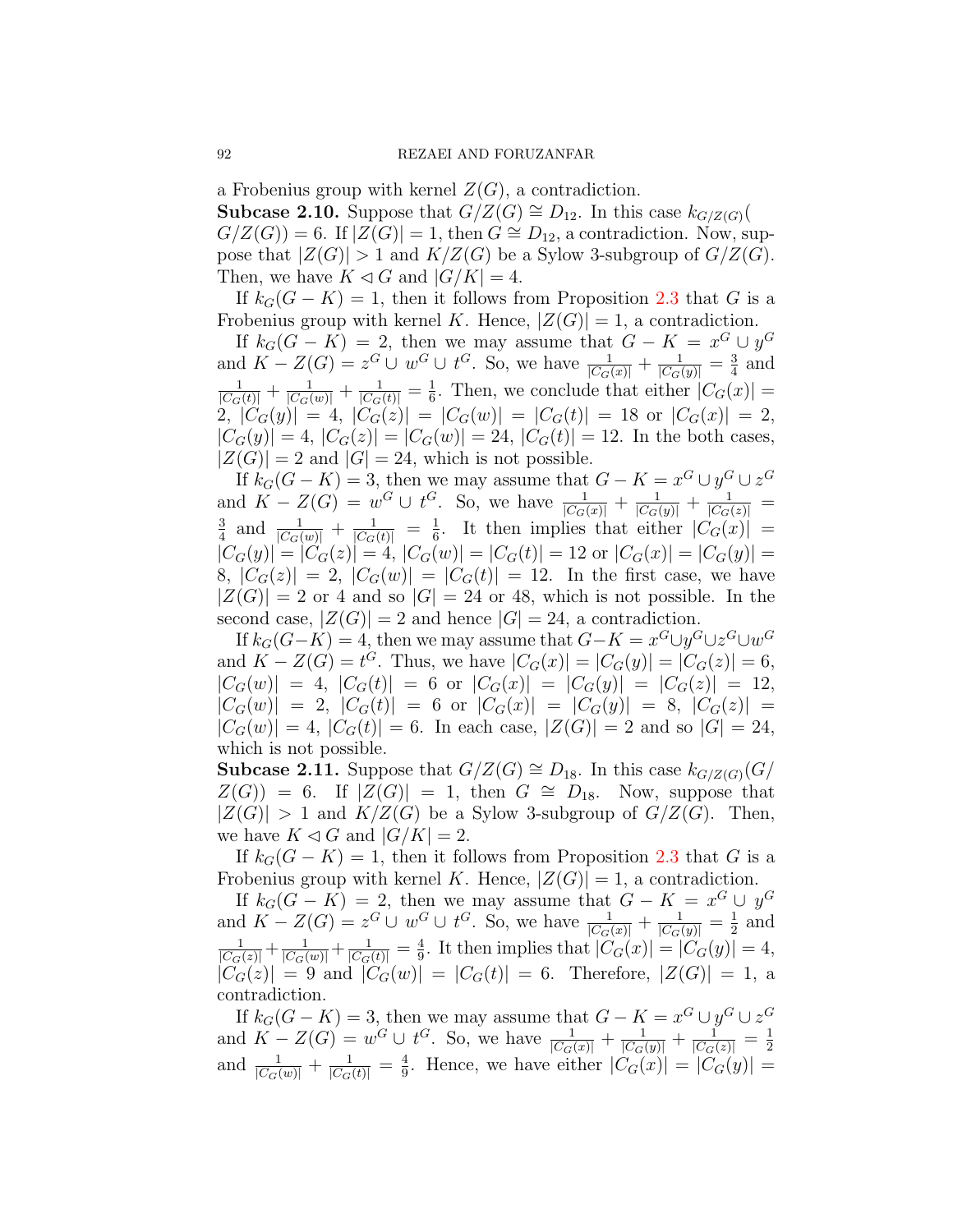$|C_G(z)| = 6$ ,  $|C_G(w)| = 9$ ,  $|C_G(t)| = 3$  or  $|C_G(x)| = |C_G(y)| = 8$ ,  $|C_G(z)| = 4$ ,  $|C_G(w)| = 9$ ,  $|C_G(t)| = 3$ . In the first case, we have  $|Z(G)| = 3$ . Therefore,  $|G| = 54$  and by [[6\]](#page-10-6), we get a contradiction. In the second case,  $|Z(G)| = 1$ , a contradiction.

If  $k_G(G-K) = 4$ , then we may assume that  $G-K = x^G \cup y^G \cup z^G \cup w^G$ and  $K - Z(G) = t^G$ . Therefore,  $|C_G(t)| = \frac{9}{4}$  $\frac{9}{4}$ , a contradiction.

**Subcase 2.12.** Suppose that  $G/Z(G) \cong (\mathbb{Z}_3)^2 \times_f \mathbb{Z}_2$ . In this case  $k_{G/Z(G)}(G/Z(G)) = 6$ . If  $|Z(G)| = 1$ , then  $G \cong (\mathbb{Z}_3)^2 \times f \mathbb{Z}_2$ . Now, suppose that  $|Z(G)| > 1$  and  $K/Z(G)$  be a Sylow 3-subgroup of  $G/Z(G)$ . Then, we have  $K \lhd G$  and  $|G/K| = 2$ .

If  $k_G(G - K) = 1$ , then it follows from Proposition 2.3 that *G* is a Frobenius group with kernel *K*. Hence,  $|Z(G)| = 1$ , a contradiction.

If  $k_G(G - K) = 2$ , then we may assume that  $G - K = x^G \cup y^G$ and  $K - Z(G) = z^G \cup w^G \cup t^G$ . So, we have  $\frac{1}{|C_G(x)|} + \frac{1}{|C_G(y)|} = \frac{1}{2}$  $rac{1}{2}$  and  $\frac{1}{|C_G(z)|} + \frac{1}{|C_G(w)|} + \frac{1}{|C_G(t)|} = \frac{4}{9}$  $\frac{4}{9}$ . Thus  $|C_G(x)| = |C_G(y)| = 4$ ,  $|C_G(z)| = 9$ ,  $|C_G(w)| = |C_G(t)| = 6$ . Therefore  $|Z(G)| = 1$ , a contradiction.

If  $k_G(G - K) = 3$ , then we may assume that  $G - K = x^G \cup y^G \cup z^G$ and  $K - Z(G) = w^G \cup t^G$ . So we have  $\frac{1}{|C_G(x)|} + \frac{1}{|C_G(y)|} + \frac{1}{|C_G(z)|} = \frac{1}{2}$  $\frac{1}{2}$  and  $\frac{1}{|C_G(w)|} + \frac{1}{|C_G(t)|} = \frac{4}{9}$  $\frac{4}{9}$ . It then implies that either  $|C_G(x)| = |C_G(y)| =$  $|C_G(z)| = 6, |C_G(w)| = 9, |C_G(t)| = 3 \text{ or } |C_G(x)| = |C_G(y)| = 8,$  $|C_G(z)| = 4$ ,  $|C_G(w)| = 9$ ,  $|C_G(t)| = 3$ . In the first case, we have  $|Z(G)| = 3$  and so  $|G| = 54$ , which is not possible. In the second case,  $|Z(G)| = 1$ , a contradiction.

If  $k_G(G-K) = 4$ , then we may assume that  $G-K = x^G \cup y^G \cup z^G \cup w^G$ and  $K - Z(G) = t^G$ . Therefore,  $|C_G(t)| = \frac{9}{4}$  $\frac{9}{4}$ , a contradiction. **Subcase 2.13.** Suppose that  $G/Z(G) \cong (\mathbb{Z}_3)^2 \times_f \mathbb{Z}_4$ . In this case  $k_{G/Z(G)}(G/Z(G)) = 6$ . If  $|Z(G)| = 1$ , then  $G \cong (Z_3)^2 \times_f Z_4$ . Now, suppose that  $|Z(G)| > 1$  and  $K/Z(G)$  be a Sylow 3-subgroup of  $G/Z(G)$ .

Then, we have  $K \lhd G$  and  $|G/K| = 4$ . If  $k_G(G - K) = 1$ , then it follows from Proposition [2.3](#page-2-1) that *G* is a Frobenius group with kernel *K*. Hence,  $|Z(G)| = 1$ , a contradiction.

If  $k_G(G - K) = 2$ , then we may assume that  $G - K = x^G \cup y^G$ and  $K - Z(G) = z^G \cup w^G \cup t^G$ . So, we have  $\frac{1}{|C_G(x)|} + \frac{1}{|C_G(y)|} = \frac{3}{4}$ 4 and  $\frac{1}{|C_G(z)|} + \frac{1}{|C_G(w)|} + \frac{1}{|C_G(t)|} = \frac{2}{9}$  $\frac{2}{9}$ . Thus, we conclude that  $|C_G(x)| = 2$ ,  $|C_G(y)| = 4, |C_G(z)| = 9, |C_G(w)| = |C_G(t)| = 18.$  Therefore,  $|Z(G)| =$ 1, a contradiction.

If  $k_G(G - K) = 3$ , then we may assume that  $G - K = x^G \cup y^G \cup z^G$ and  $K - Z(G) = w^G \cup t^G$ . So, we have  $\frac{1}{|C_G(x)|} + \frac{1}{|C_G(y)|} + \frac{1}{|C_G(z)|} = \frac{3}{2}$  and  $\frac{1}{|C_G(x)|} + \frac{1}{|C_G(x)|} = \frac{2}{2}$ . It then implies that either  $|C_G(x)| =$  $\frac{3}{4}$  and  $\frac{1}{|C_G(w)|} + \frac{1}{|C_G(t)|} = \frac{2}{9}$  $\frac{2}{9}$ . It then implies that either  $|C_G(x)| =$  $|C_G(y)| = |C_G(z)| = 4$ ,  $|C_G(w)| = |C_G(t)| = 9$  or  $|C_G(x)| = 2$ ,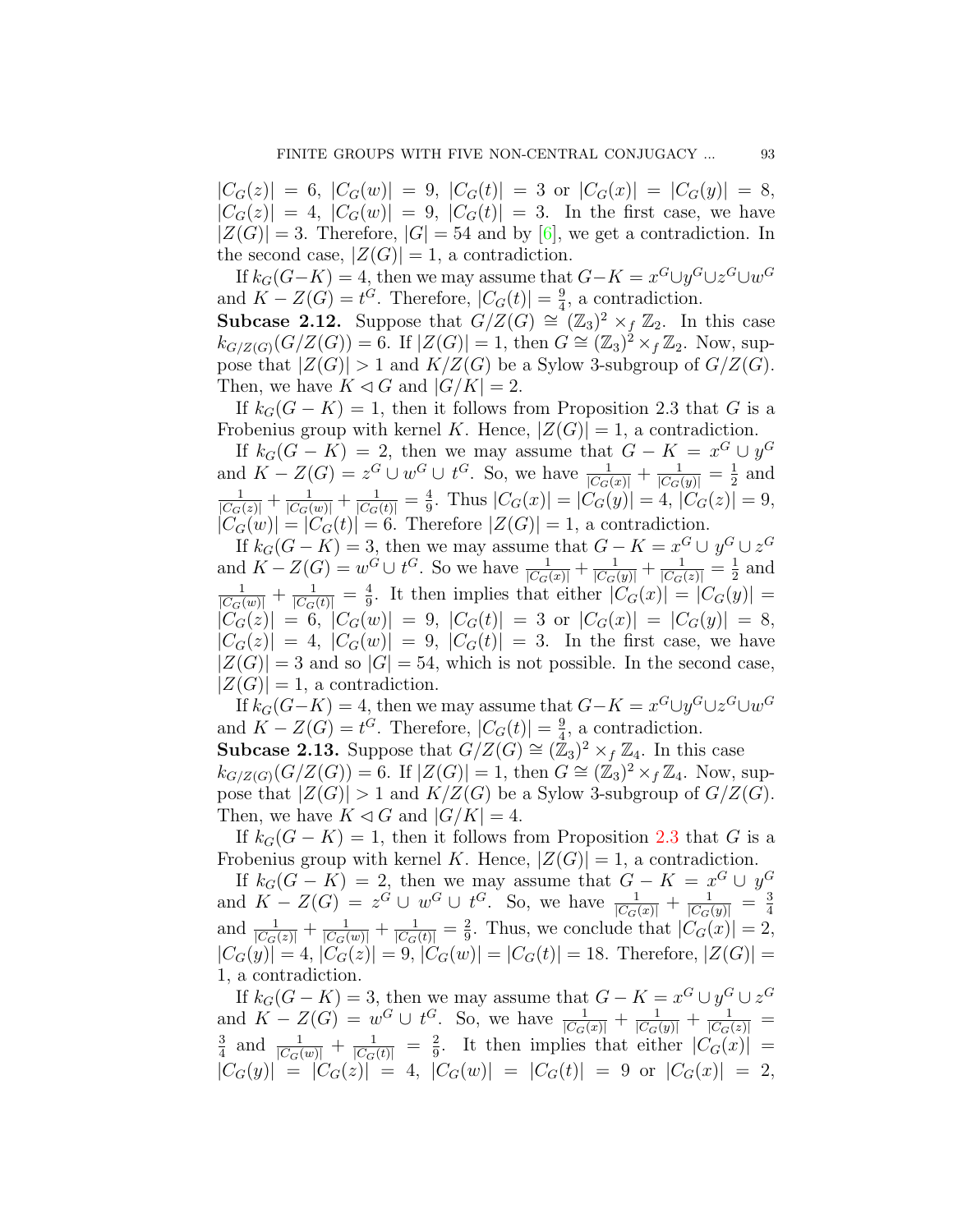$|C_G(y)| = |C_G(z)| = 8$ ,  $|C_G(w)| = |C_G(t)| = 9$ . In the both cases,  $|Z(G)| = 1$ , a contradiction.

If  $k_G(G-K) = 4$ , then we may assume that  $G-K = x^G \cup y^G \cup z^G \cup w^G$ and  $K - Z(G) = t^G$ . Therefore,  $|C_G(t)| = \frac{9}{2}$  $\frac{9}{2}$ , a contradiction.

**Subcase 2.14.** Suppose that  $G/Z(G) \cong (\mathbb{Z}_3)^2 \times_f Q_8$ . In this case  $k_{G/Z(G)}(G/Z(G)) = 6$ . If  $|Z(G)| = 1$ , then  $G \cong (Z_3)^2 \times f Q_8$ . Now suppose that  $|Z(G)| > 1$  and  $K/Z(G)$  be a Sylow 3-subgroup of  $G/Z(G)$ . Then, we have  $K \lhd G$  and  $|G/K| = 8$ .

If  $k_G(G - K) = 1$ , then it follows from Proposition [2.3](#page-2-1) that *G* is a Frobenius group with kernel *K*. Hence,  $|Z(G)| = 1$ , a contradiction.

If  $k_G(G - K) = 2$ , then we may assume that  $G - K = x^G \cup y^G$  and  $K - Z(G) = z^G \cup w^G \cup t^G$ . So, we have  $\frac{1}{|C_G(x)|} + \frac{1}{|C_G(y)|} = \frac{7}{8}$  $\frac{7}{8}$ , which has no integer solution, a contradiction.

If  $k_G(G - K) = 3$ , then we may assume that  $G - K = x^G \cup y^G \cup z^G$ and  $K - Z(G) = w^G \cup t^G$ . So, we have  $\frac{1}{|C_G(x)|} + \frac{1}{|C_G(y)|} + \frac{1}{|C_G(z)|} = \frac{7}{8}$ 8 and  $\frac{1}{|C_G(w)|} + \frac{1}{|C_G(t)|} = \frac{1}{9}$  $\frac{1}{9}$ . It then implies that  $|C_G(x)| = 8$ ,  $|C_G(y)| = 2$ ,  $|C_G(z)| = 4$ ,  $|C_G(w)| = |C_G(t)| = 18$ . Therefore,  $|Z(G)| = 2$  and  $|G| = 144$ . Hence, by  $[6]$  $[6]$ , we get a contradiction.

If  $k_G(G - K) = 4$ , then we may assume that  $G - K = x^G \cup$ *y*<sup>*G*</sup> ∪ *z*<sup>*G*</sup> ∪ *w*<sup>*G*</sup> and *K* − *Z*(*G*) = *t*<sup>*G*</sup>. Then, we conclude that either  $|C_G(x)| = |C_G(y)| = |C_G(z)| = 8$ ,  $|C_G(w)| = 2$ ,  $|C_G(t)| = 9$  or  $|C_G(x)| = |C_G(y)| = |C_G(z)| = 4$ ,  $|C_G(w)| = 8$ ,  $|C_G(t)| = 9$ . In the both cases,  $|Z(G)| = 1$ , a contradiction.

**Subcase 2.15.** Suppose that *G/Z*(*G*)  $\cong \mathbb{Z}_4 \rtimes \mathbb{Z}_3$ . In this case *k<sub>G/Z(G)</sub>*  $(G/Z(G)) = 6$ . If  $|Z(G)| = 1$ , then  $G \cong \mathbb{Z}_4 \rtimes \mathbb{Z}_3$ . Now, suppose that  $|Z(G)| > 1$  and  $K/Z(G)$  be a Sylow 2-subgroup of  $G/Z(G)$ . Then we have  $K \triangleleft G$  and  $|G/K| = 3$ .

If  $k_G(G - K) = 1$ , then it follows from Proposition [2.3](#page-2-1) that *G* is a Frobenius group with kernel *K*. Hence,  $|Z(G)| = 1$ , a contradiction.

If  $k_G(G - K) = 2$ , then we may assume that  $G - K = x^G \cup y^G$ and  $K - Z(G) = z^G \cup w^G \cup t^G$ . So, we have  $\frac{1}{|C_G(x)|} + \frac{1}{|C_G(y)|} = \frac{2}{3}$  $rac{2}{3}$  and  $\frac{1}{|C_G(z)|} + \frac{1}{|C_G(w)|} + \frac{1}{|C_G(t)|} = \frac{1}{4}$  $\frac{1}{4}$ . Thus, we conclude that either  $|C_G(x)| =$  $|\tilde{C}_G(y)| = 3, |C_G(z)| = |C_G(w)| = |C_G(t)| = 12 \text{ or } |C_G(x)| = |C_G(y)| =$ 3,  $|C_G(z)| = 8$ ,  $|C_G(w)| = |C_G(t)| = 16$ . In the first case, we have  $|Z(G)| = 3$  and so  $|G| = 36$ , which is not possible. In the second case,  $|Z(G)| = 1$ , a contradiction.

If  $k_G(G - K) = 3$ , then we may assume that  $G - K = x^G \cup y^G \cup z^G$ and  $K - Z(G) = w^G \cup t^G$ . So, we have  $\frac{1}{|C_G(x)|} + \frac{1}{|C_G(y)|} + \frac{1}{|C_G(z)|} = \frac{2}{3}$  $rac{2}{3}$  and  $\frac{1}{|C_G(w)|} + \frac{1}{|C_G(t)|} = \frac{1}{4}$  $\frac{1}{4}$ . It then implies that either  $|C_G(x)| = |C_G(y)| =$ 6,  $|C_G(z)| = 3$ ,  $|C_G(w)| = |C_G(t)| = 8$  or  $|C_G(x)| = |C_G(y)| = 6$ ,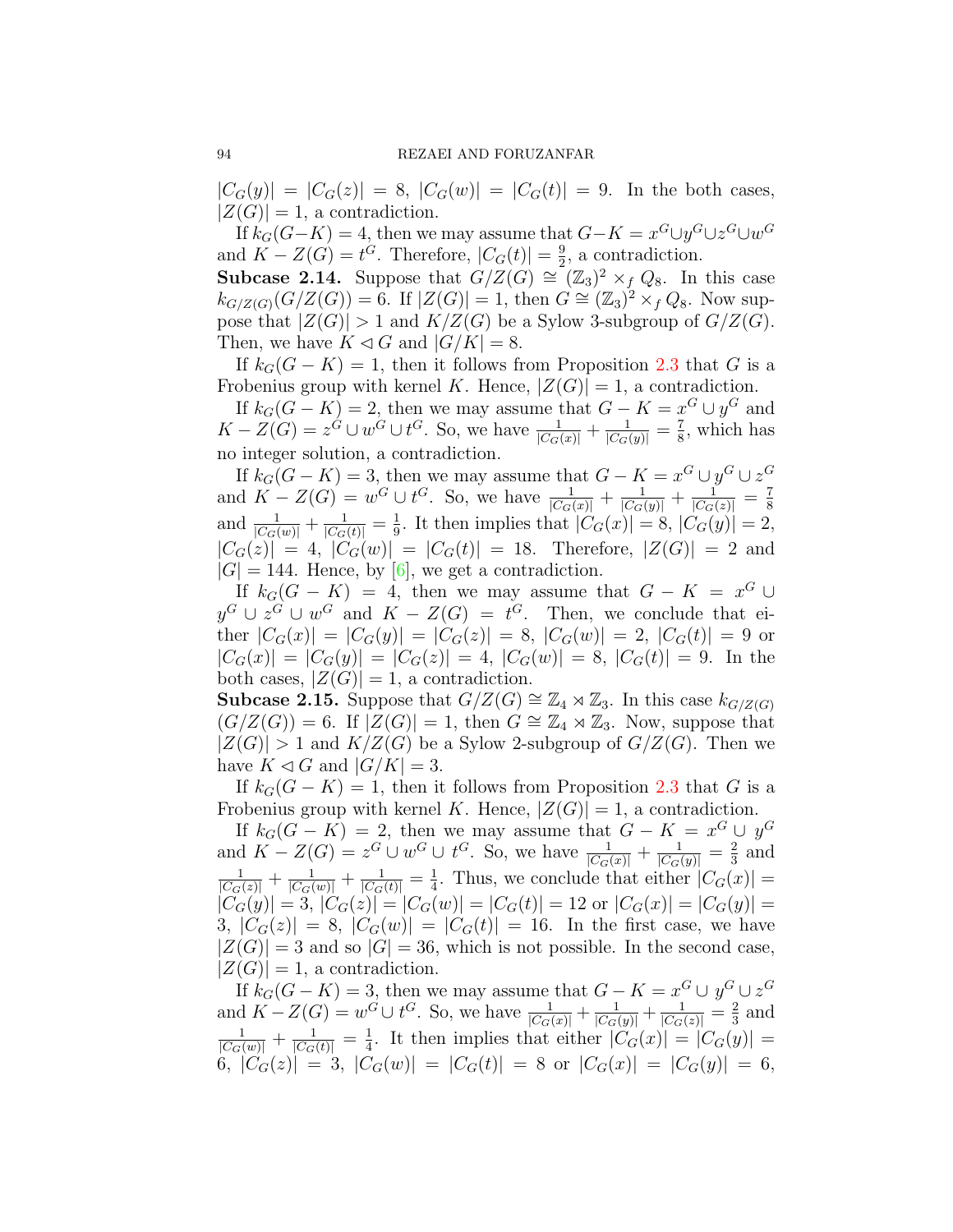$|C_G(z)| = 3$ ,  $|C_G(w)| = 6$ ,  $|C_G(t)| = 12$ . In the first case, we have  $|Z(G)| = 1$ , a contradiction. In the second case,  $|Z(G)| = 3$  and hence  $|G| = 36$ , which is not possible.

If  $k_G(G-K) = 4$ , then we may assume that  $G-K = x^G \cup y^G \cup z^G \cup w^G$ and  $K - Z(G) = t^G$ . So, we have  $\frac{1}{|C_G(x)|} + \frac{1}{|C_G(y)|} + \frac{1}{|C_G(z)|} + \frac{1}{|C_G(w)|} = \frac{2}{3}$ 3 and  $\frac{1}{|C_G(t)|} = \frac{1}{4}$  $\frac{1}{4}$ . Thus,  $|C_G(x)| = |C_G(y)| = |C_G(z)| = |C_G(w)| =$ 6,  $|C_G(t)| = 4$  or  $|C_G(x)| = 3$ ,  $|C_G(y)| = |C_G(z)| = |C_G(w)| = 9$ ,  $|C_G(t)| = 4$  or  $|C_G(x)| = 3$ ,  $|C_G(y)| = 6$ ,  $|C_G(z)| = |C_G(w)| = 12$ ,  $|C_G(t)| = 4$ . In the first case, we have  $|Z(G)| = 2$  and so  $|G| = 24$ . Therefore,  $G \cong SL(2,3)$ . In the other two cases, we have  $|Z(G)| = 1$ , a contradiction.

Now the proof of Theorem [1.1](#page-1-2) is complete.

### **REFERENCES**

- <span id="page-10-5"></span>1. A. V. Lopez and J. V. Lopez, Classification of finite groups according to the number of conjugacy classes, *Israel J. Math.* **51**(4) (1985), 305–338.
- <span id="page-10-3"></span>2. G. Qian, W. Shi and X. You, Conjugacy classes outside a normal subgroup, *Comm. Algebra* **32**(12) (2004), 4809–4820.
- <span id="page-10-2"></span>3. U. Riese and M. A. Shahabi, Subgroups which are the union of four conjugacy classes, *Comm. Algebra* **29**(2) (2001), 695–701.
- <span id="page-10-1"></span>4. M. Shahryari and M. A. Shahabi, Subgroups which are the union of three conjugacy classes, *J. Algebra* **207** (1998), 326–332.
- <span id="page-10-0"></span>5. W. J. Shi, A class of special minimal normal subgroups , *J. Southwest Teachers College* **9**(3) (1984), 9–13.
- <span id="page-10-6"></span>6. The GAP Group, Gap-Groups, Algorithms, and programming, version 4.4, http:// www.gap-system.org, 2005.
- <span id="page-10-4"></span>7. X. You, Z. Liu and W. Zhu, Finite groups in which there are at most four noncentral conjugacy classes, *International Conference on Multimedia Technology (ICMT)* (2011), 26–28.

#### **Mehdi Rezaei**

Department of Mathematics, Buein Zahra Technical University, Buein Zahra, Qazvin, Iran.

Email:mehdrezaei@gmail.com, m\_rezaei@bzte.ac.ir

#### **Zeinab Foruzanfar**

Buein Zahra Technical University, Buein Zahra, Qazvin, Iran. Email: zforouzanfar@gmail.com